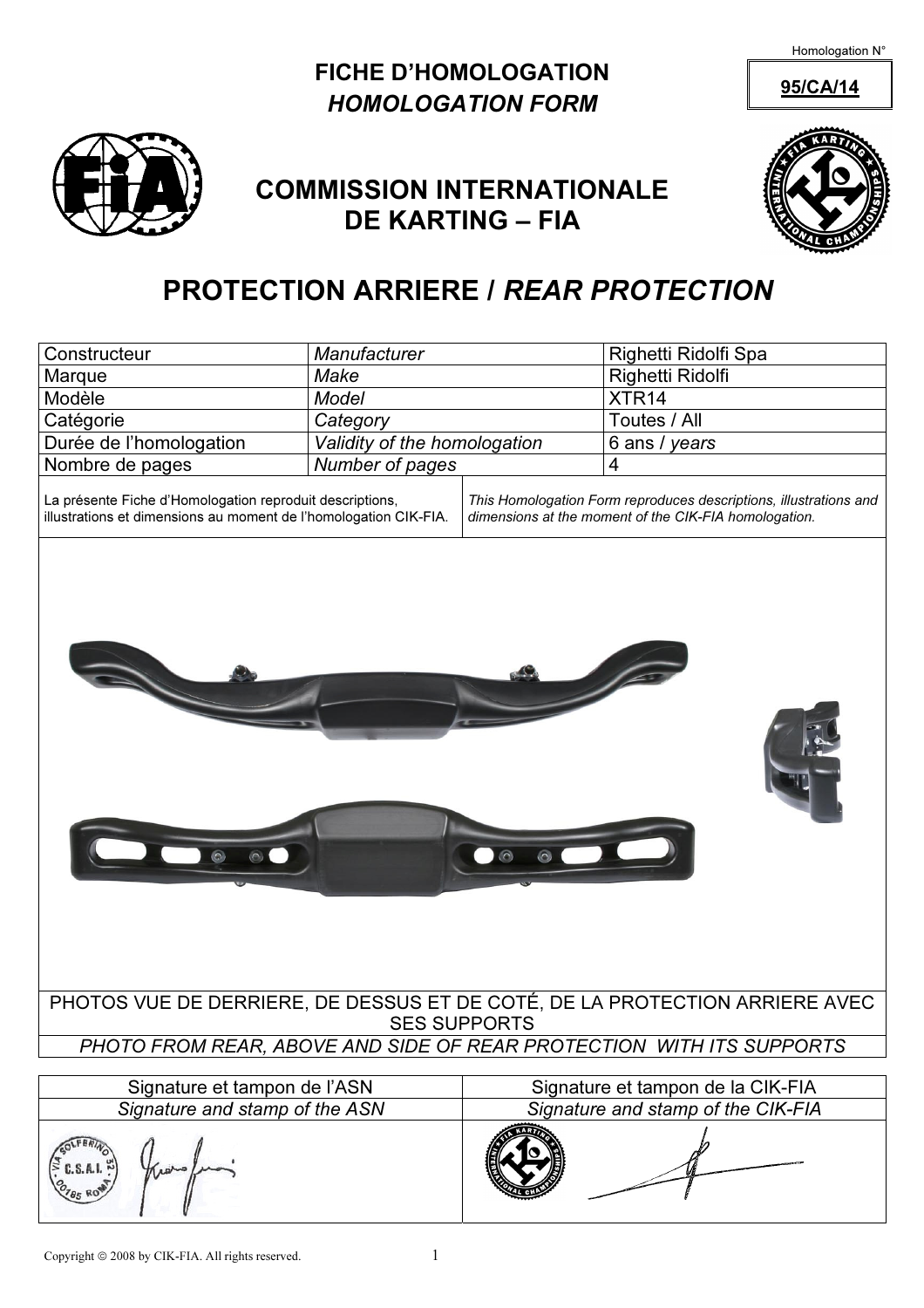95/CA/14

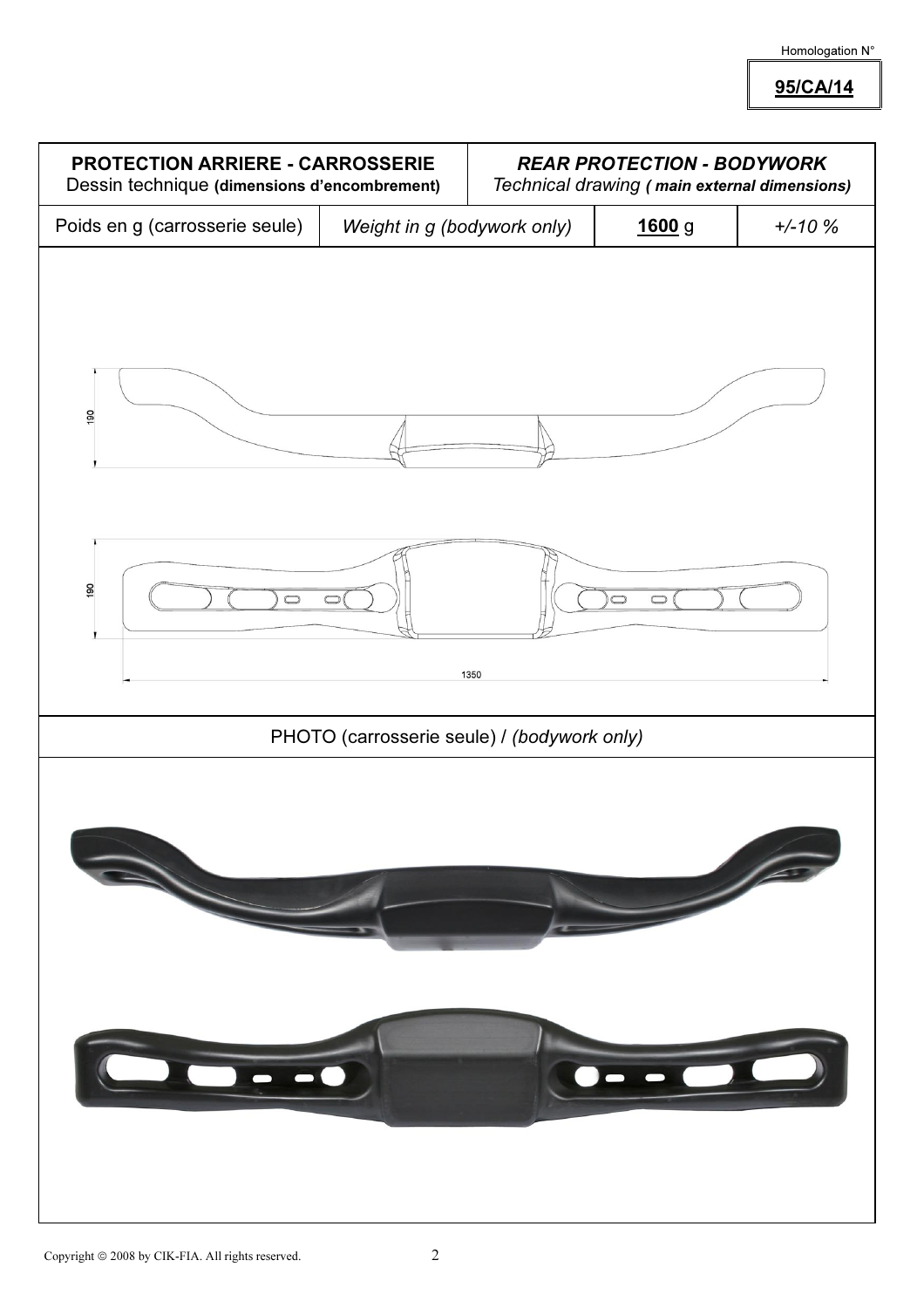95/CA/14

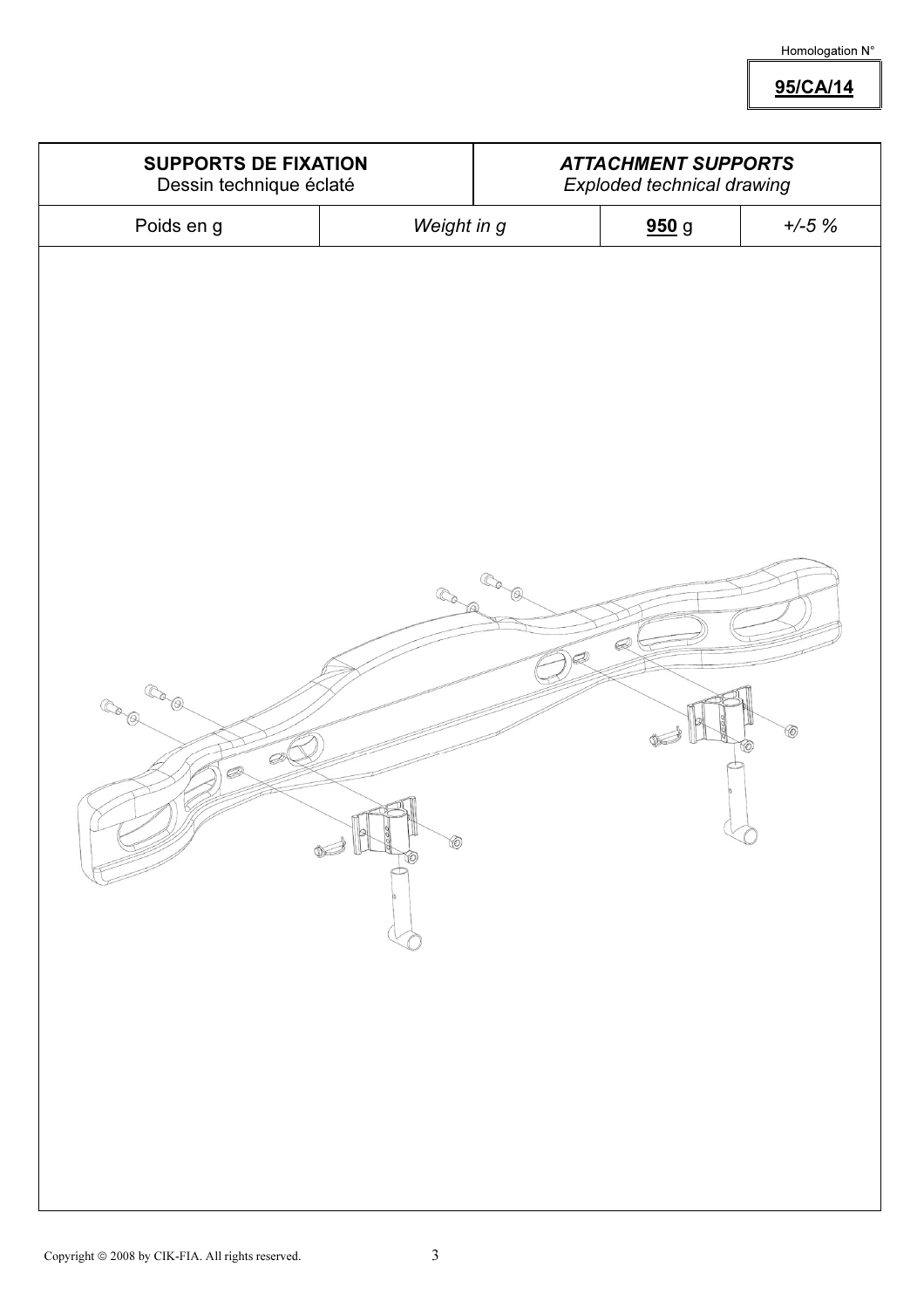95/CA/14